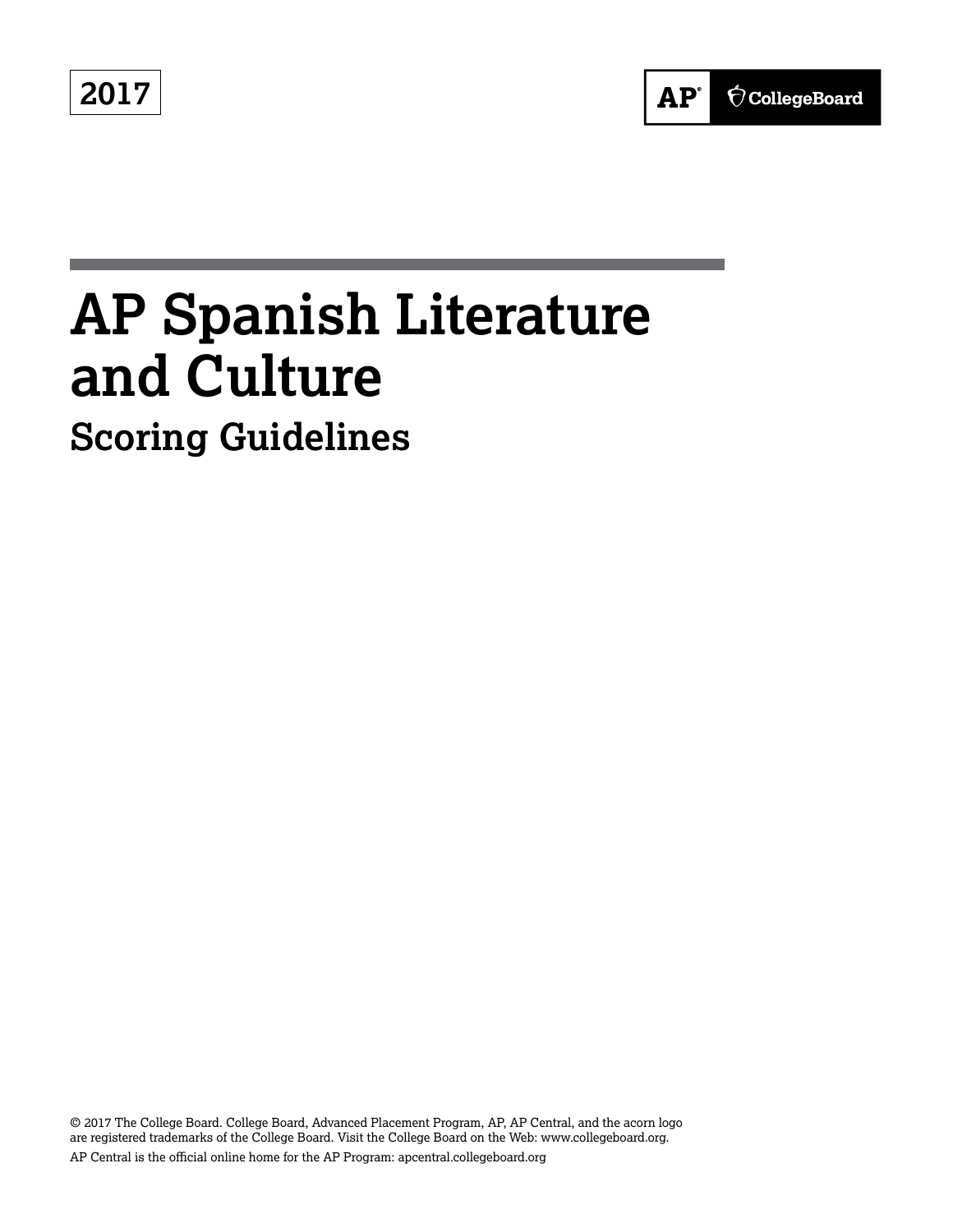### **Question 1**

**Short Answer: Text Explanation Text:** Excerpt from "En una tempestad*,*" José María Heredia **Theme:** *La valentía*

### **3 The response correctly identifies the author and the period and effectively explains the development of the theme in the text.**

- Identifies correctly the author and the period.
- Effectively explains the development of the theme in the text.
- Supports response with relevant evidence from the text.
- **2 The response correctly identifies either the author or the period and explains the development of the theme in the text; description and narration are present but do not outweigh explanation.**
	- Identifies correctly either the author or the period.
	- Explains the development of the theme in the text.
	- Supports response with evidence from the text, but evidence may not be clear or relevant.

*Note*: A response that fails to correctly identify both the author and the period must have a good explanation of the development of the theme in the text in order to earn a score of 2.

### **1 The response incorrectly identifies the author and/or the period; response does not successfully explain the development of the theme in the text; description and narration outweigh explanation; irrelevant comments may predominate.**

- Fails to correctly identify the author and/or the period.
- Attempts to explain the development of the theme in the text.
- Fails to adequately support response with textual evidence.

*Note*: A response that correctly identifies the author and/or the period but does not explain the development of the theme in the text cannot earn a score higher than 1.

#### **0 The response is so brief or so poorly written as to be meaningless, is not in Spanish, or is otherwise off-task.**

*Note*: A response that merely restates part or all of the prompt receives a score of 0. A response that receives a 0 in content must also receive a 0 in language.

#### **— Response is blank.**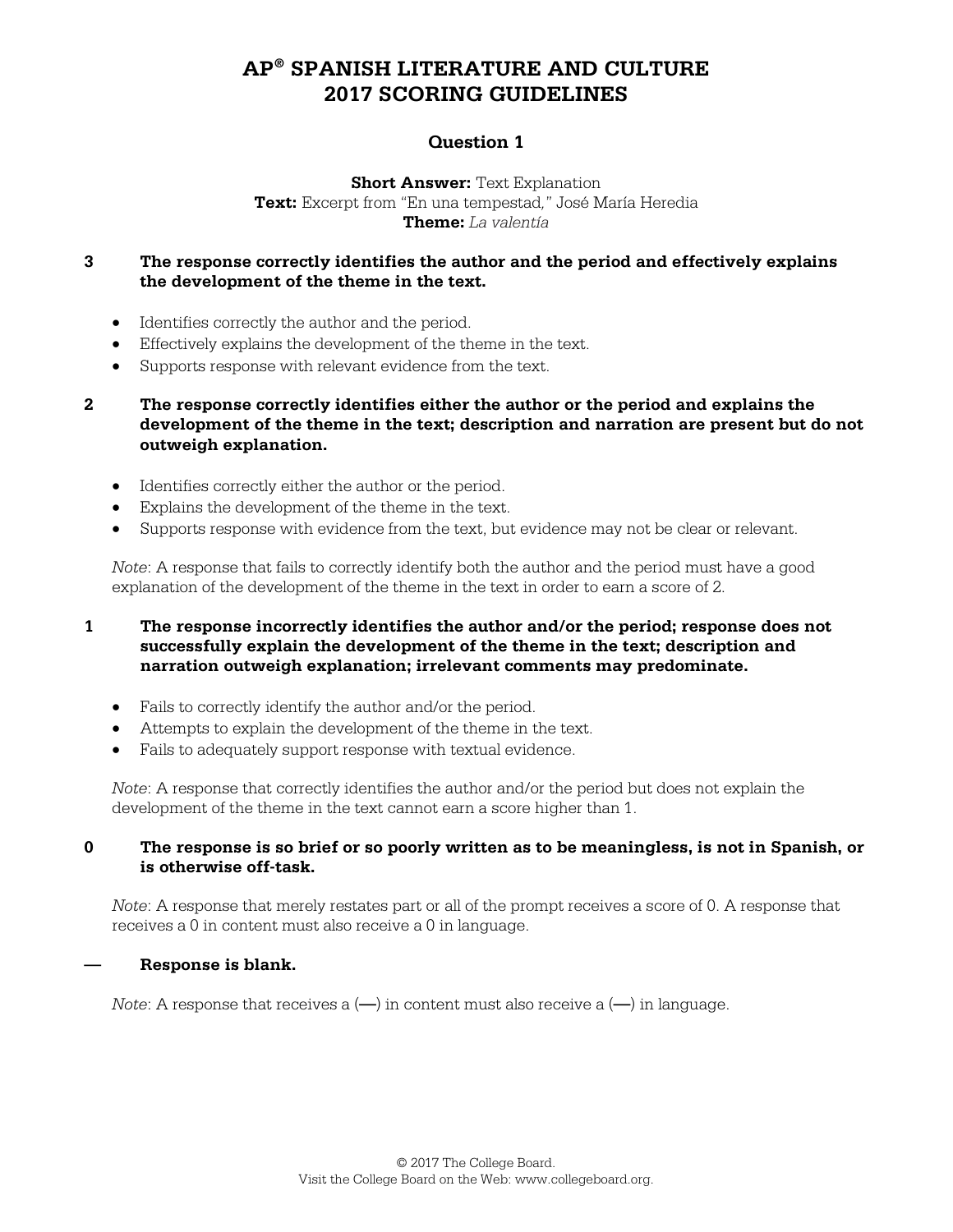### **Question 1 (continued)**

### **Language Usage**

### **3 Language usage is appropriate to the task, generally accurate, and varied; the reader's understanding of the response is clear and supported by the student's use of language.**

- Vocabulary is varied and appropriate to the topic or works being discussed.
- Control of grammatical and syntactic structures is very good in spite of a few errors; use of verb tenses and mood is generally accurate; word order and formation are generally accurate.
- There are very few errors in conventions of written language (e.g., spelling, accent marks, punctuation).

### **2 Language usage is appropriate to the task and sometimes accurate; the reader understands the response, although the student's use of language is somewhat limited.**

- Vocabulary is appropriate to the topics or works being discussed but may limit the student's ability to present relevant ideas.
- Control of grammatical and syntactic structures is adequate, but there are some errors; errors in the use of verb tenses and moods are frequent, but do not detract from overall understanding; there are occasional errors in word order and formation.
- There are some errors in conventions of written language (e.g., spelling, accent marks, punctuation), but they do not impede communication.

### **1 Language usage is inappropriate to the task, inaccurate, or insufficient; the reader struggles to create an understanding of the response.**

- Vocabulary is insufficient or inappropriate to the topics or works being discussed; errors render comprehension difficult.
- Control of grammatical and syntactic structures is inadequate; errors in verb forms, word order, and formation are frequent and impede comprehension.
- There are frequent errors in conventions of written language (e.g., spelling, accent marks, punctuation) that impede communication.

### **0 The response is so brief or so poorly written as to be meaningless, is not in Spanish, or is otherwise off-task.**

*Note*: A response that merely restates part or all of the prompt receives a score of 0. A response that receives a 0 in content must also receive a 0 in language.

#### **— Response is blank.**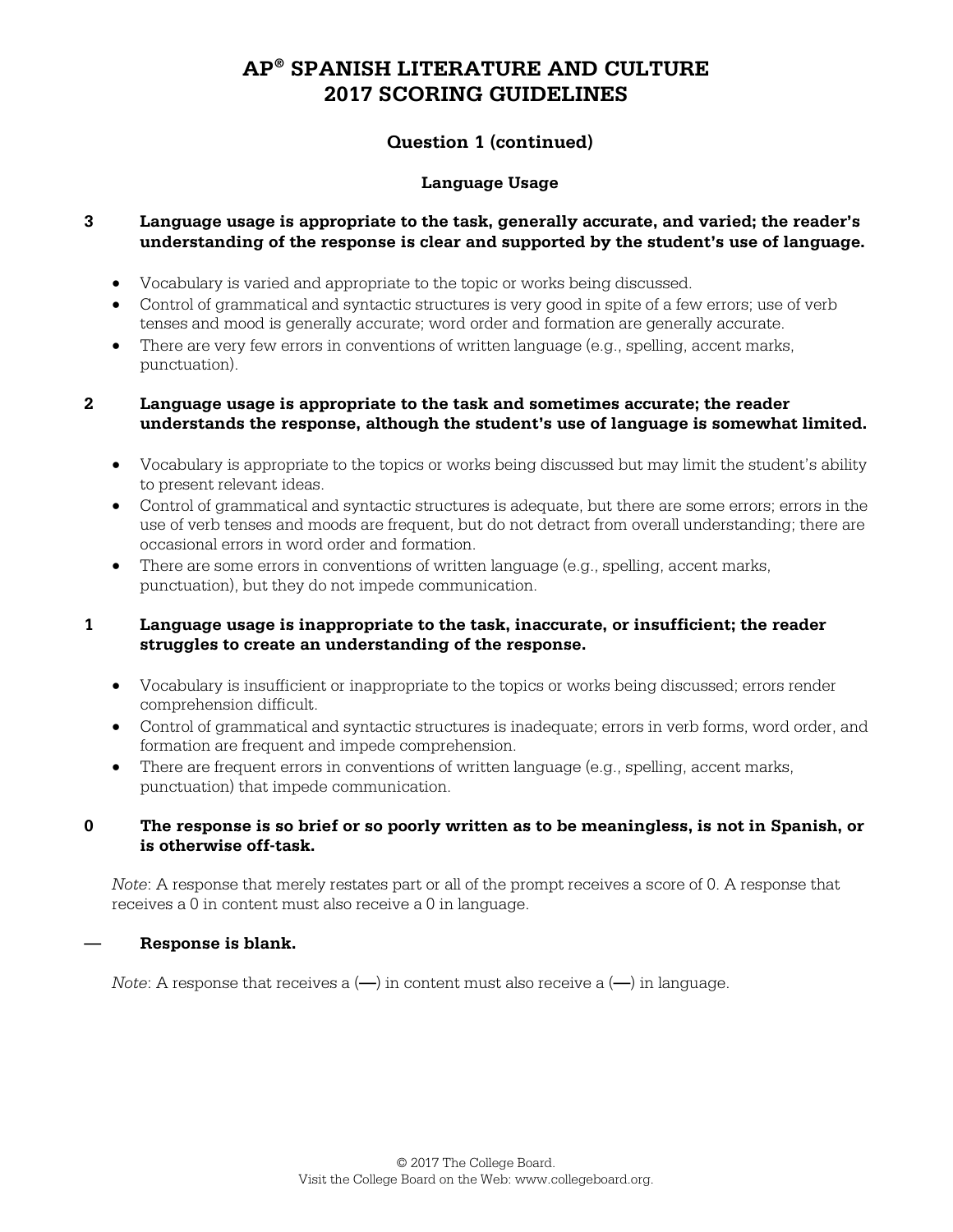### **Question 2**

**Short Answer:** Text and Art Comparison **Text:** Excerpt from "... y no se lo tragó la tierra," Tomás Rivera **Artwork:** "Stonepickers," Sir George Clausen **Theme:** *La representación de la naturaleza y el ambiente* **Technique:** *realismo*

### **3 The response effectively compares the theme in both works and relates the theme of the text and the artwork to realism.**

- Effectively compares the theme in both works.
- Effectively relates the theme of the text and artwork to realism.
- Supports response with relevant evidence from both works.

### **2 The response compares the theme in both works and relates the theme to realism; description outweighs comparison.**

- Compares the theme in both works, but description of the elements of both works outweighs comparison.
- Relates the theme of the text and artwork to realism, but the connection among these elements may not be clear.
- Supports response with evidence from both works, but evidence may not be clear or relevant.

*Note*: If the response does not relate the theme to realism, the comparison of the theme between the text and the artwork must be effective to earn a score of 2.

### **1 The response attempts to compare the theme in both works and/or attempts to relate the theme to realism; description outweighs comparison; irrelevant comments may predominate.**

- Attempts to compare the theme in both works, yet the response is incomplete or insufficient.
- Attempts to relate the theme of the text and artwork to realism, yet the response is incomplete or insufficient.
- Does not provide supporting evidence from both works.

*Note*: A response that discusses the theme only in the text or the artwork, or a response that only discusses realism cannot receive a score higher than 1.

### **0 The response is so brief or so poorly written as to be meaningless, is not in Spanish, or is otherwise off-task.**

*Note*: A response that merely restates part or all of the prompt receives a score of 0. A response that receives a 0 in content must also receive a 0 in language.

#### **— Response is blank.**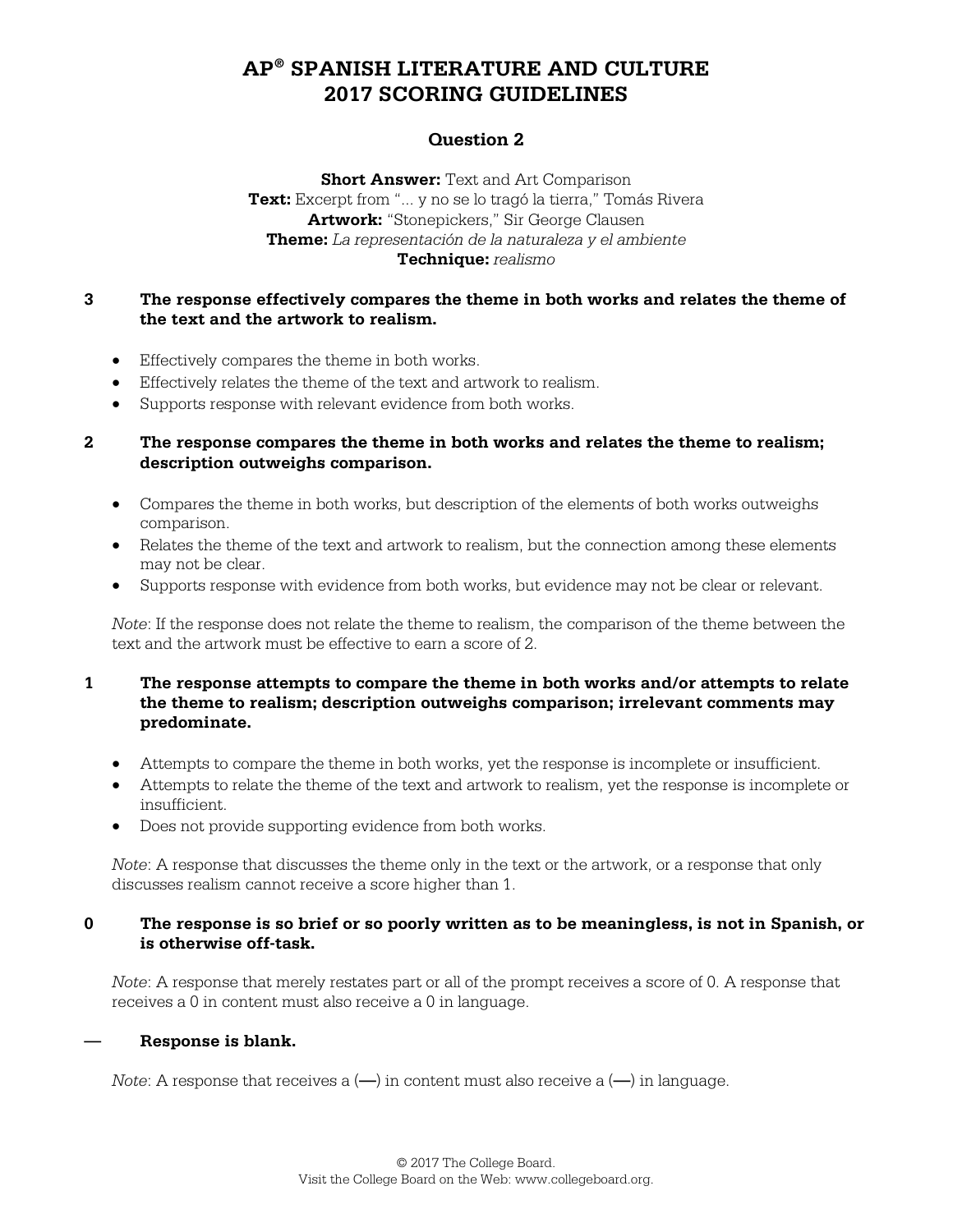### **Question 2 (continued)**

### **Language Usage**

### **3 Language usage is appropriate to the task, generally accurate, and varied; the reader's understanding of the response is clear and supported by the student's use of language.**

- Vocabulary is varied and appropriate to the topic or works being discussed.
- Control of grammatical and syntactic structures is very good in spite of a few errors; use of verb tenses and mood is generally accurate; word order and formation are generally accurate.
- There are very few errors in conventions of written language (e.g., spelling, accent marks, punctuation).

### **2 Language usage is appropriate to the task and sometimes accurate; the reader understands the response, although the student's use of language is somewhat limited.**

- Vocabulary is appropriate to the topics or works being discussed but may limit the student's ability to present relevant ideas.
- Control of grammatical and syntactic structures is adequate, but there are some errors; errors in the use of verb tenses and moods are frequent, but do not detract from overall understanding; there are occasional errors in word order and formation.
- There are some errors in conventions of written language (e.g., spelling, accent marks, punctuation), but they do not impede communication.

### **1 Language usage is inappropriate to the task, inaccurate, or insufficient; the reader struggles to create an understanding of the response.**

- Vocabulary is insufficient or inappropriate to the topics or works being discussed; errors render comprehension difficult.
- Control of grammatical and syntactic structures is inadequate; errors in verb forms, word order, and formation are frequent and impede comprehension.
- There are frequent errors in conventions of written language (e.g., spelling, accent marks, punctuation) that impede communication.

### **0 The response is so brief or so poorly written as to be meaningless, is not in Spanish, or is otherwise off-task.**

*Note*: A response that merely restates part or all of the prompt receives a score of 0. A response that receives a 0 in content must also receive a 0 in language.

#### **— Response is blank.**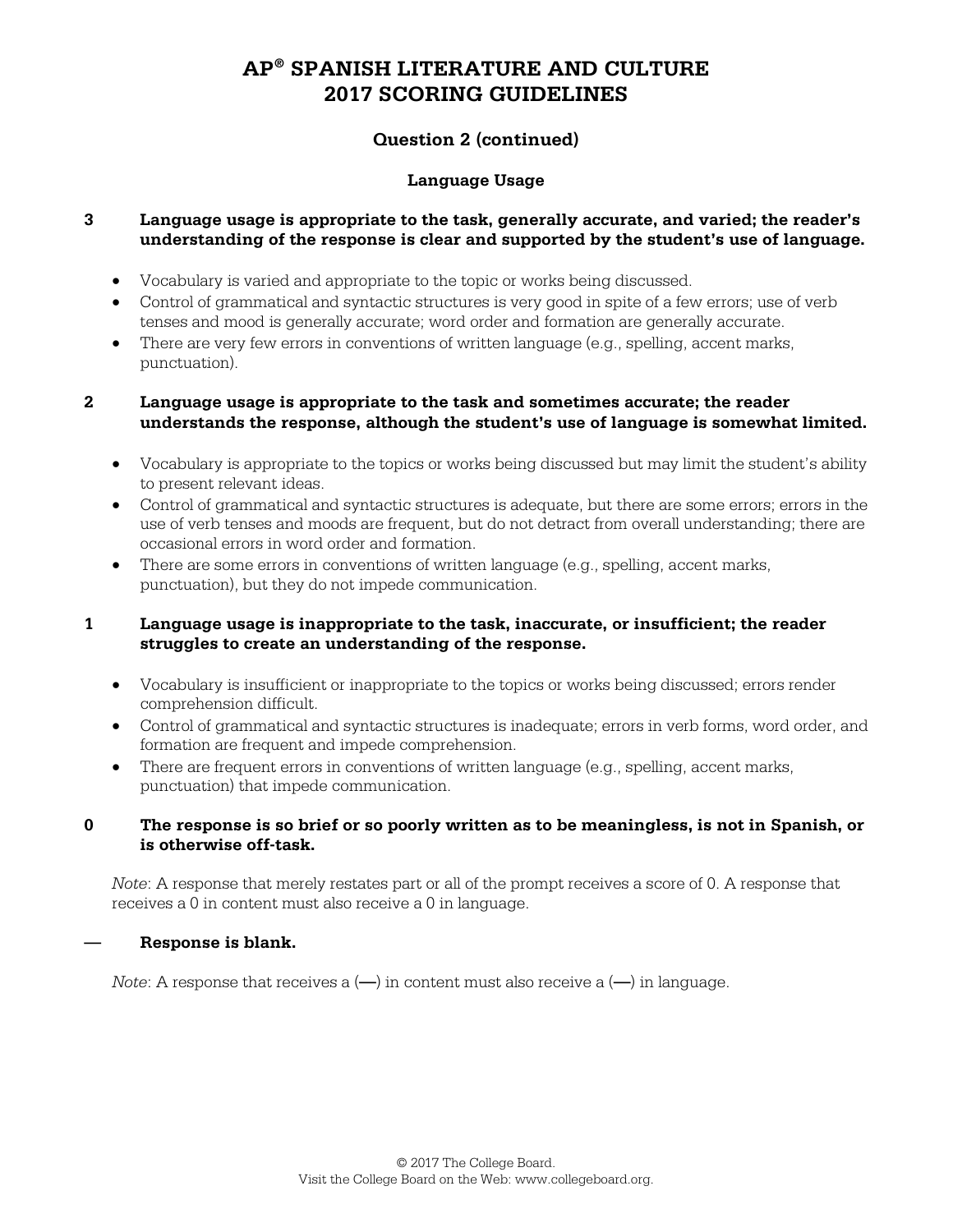### **Question 3**

**Essay:** Analysis of Single Text **Text, Subgenre, and Cultural Context Text:** Excerpt from "Libro del Conde Lucanor," Don Juan Manuel **Subgenre:** *El exemplo didáctico medieval* **Cultural Context:** *La España del siglo XIV*

### **5 The essay clearly analyzes how the text represents both the specified subgenre and the given cultural context.**

- Analyzes how characteristics of the text represent the specified subgenre.
- Analyzes how cultural products, practices, or perspectives found in the text reflect the given cultural context.
- Effectively discusses a variety of rhetorical, stylistic, or structural features in the text.
- Includes an explicit statement of purpose (thesis), a coherent structure, and a cohesive and logical progression of ideas in a well-developed essay.
- Supports analysis by integrating specific, well-chosen textual examples throughout the essay.

### **4 The essay analyzes how the text represents both the specified subgenre and the given cultural context; description and narration are present but do not outweigh analysis.**

- Explains how characteristics of the text represent the specified subgenre.
- Explains how cultural products, practices, or perspectives found in the text relate to the given cultural context.
- Discusses rhetorical, stylistic, or structural features in the text.
- Includes an explicit statement of purpose (thesis), a coherent structure, and a logical progression of ideas.
- Supports analysis with appropriate textual examples.

### **3 The essay attempts to analyze how the text represents the specified subgenre and the given cultural context; however, description and narration outweigh analysis.**

- Describes characteristics of the text that represent the specified subgenre.
- Describes cultural products, practices, or perspectives of the given cultural context found in the text.
- Describes some rhetorical, stylistic, or structural features in the text.
- Includes a statement of purpose, evidence of organization (a stated topic, an introduction, a conclusion), and a logical progression of ideas.
- Elaborates on main points and supports observations with examples; however, the examples may not always be clear and relevant.
- Contains some errors of interpretation, but errors do not detract from the overall quality of the essay.

#### *Note:*

A. If the essay has a significantly unbalanced focus on either the specified subgenre or the given cultural context and discusses rhetorical, stylistic, or structural features, the analysis must be good to earn a score of 3.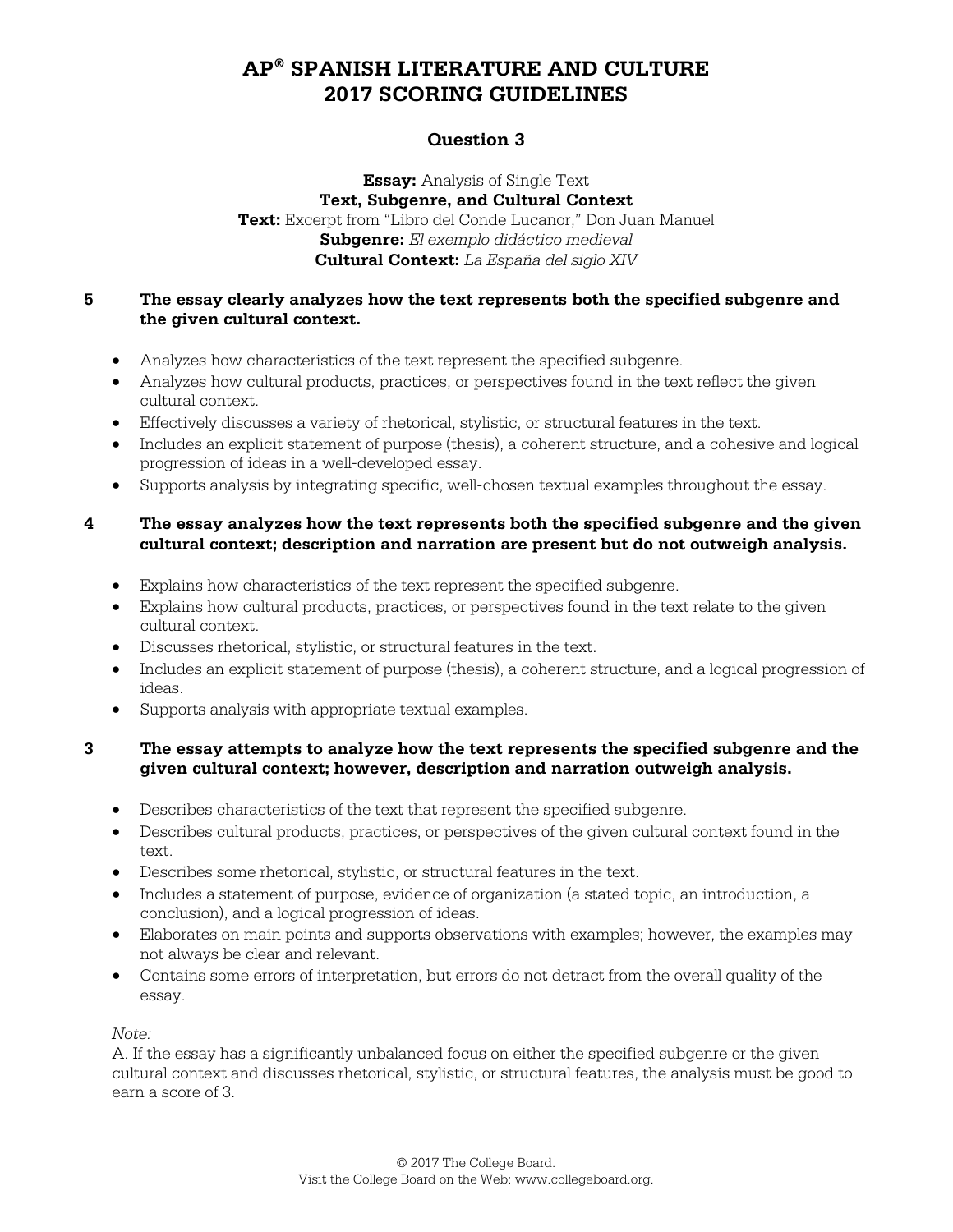### **Question 3 (continued)**

B. If the essay has a balanced focus on both the specified subgenre and the cultural context but does not discuss rhetorical, stylistic, or structural features, the analysis must be good to earn a score of 3.

C. If the essay focuses only on either the specified subgenre or the given cultural context and discusses rhetorical, stylistic, or structural features, the analysis of either the specified subgenre or the given cultural context and the discussion of the rhetorical, stylistic, or structural features must be good to earn a score of 3.

### **2 The essay shows little ability to analyze how the text represents the specified subgenre and the given cultural context; summary and paraphrasing predominate.**

- Identifies characteristics of the text that represent the specified subgenre but they may not be clear or relevant.
- Identifies cultural products, practices, or perspectives of the given cultural context found in the text but they may not be clear or relevant.
- Identifies rhetorical, stylistic, or structural features in the text but they may not be relevant.
- May not clearly state a purpose or be organized around a central idea or argument; progression of ideas may not be logical.
- Presents main points and some details, describes basic elements of the text, but may do so without examples or supporting an argument.
- Contains some errors of interpretation that occasionally detract from the overall quality of the essay.

*Note*: An essay that treats only the specified subgenre or the given cultural context without mentioning the rhetorical, stylistic, or structural features cannot receive a score higher than 2.

### **1 The essay is inaccurate and insufficient; there is no attempt to analyze how the text represents the specified subgenre and the given cultural context; irrelevant comments predominate.**

- Demonstrates lack of understanding of characteristics of the text that represent the specified subgenre.
- Demonstrates lack of understanding of the text, or cultural products, practices, or perspectives of the given cultural context found in the text.
- May not identify rhetorical, stylistic, or structural features in the text.
- Does not state a purpose, show evidence of organization, or offer a progression of ideas.
- May consist entirely of summary or paraphrasing of the text without examples relevant to the subgenre or the given cultural context.
- Contains frequent errors of interpretation that significantly detract from the overall quality of the essay.

#### **0 The response is so brief or so poorly written as to be meaningless, is not in Spanish, or is otherwise off-task.**

*Note*: An essay that merely restates part or all of the prompt receives a score of 0. An essay that receives a 0 in content must also receive a 0 in language.

### **— Page is blank.**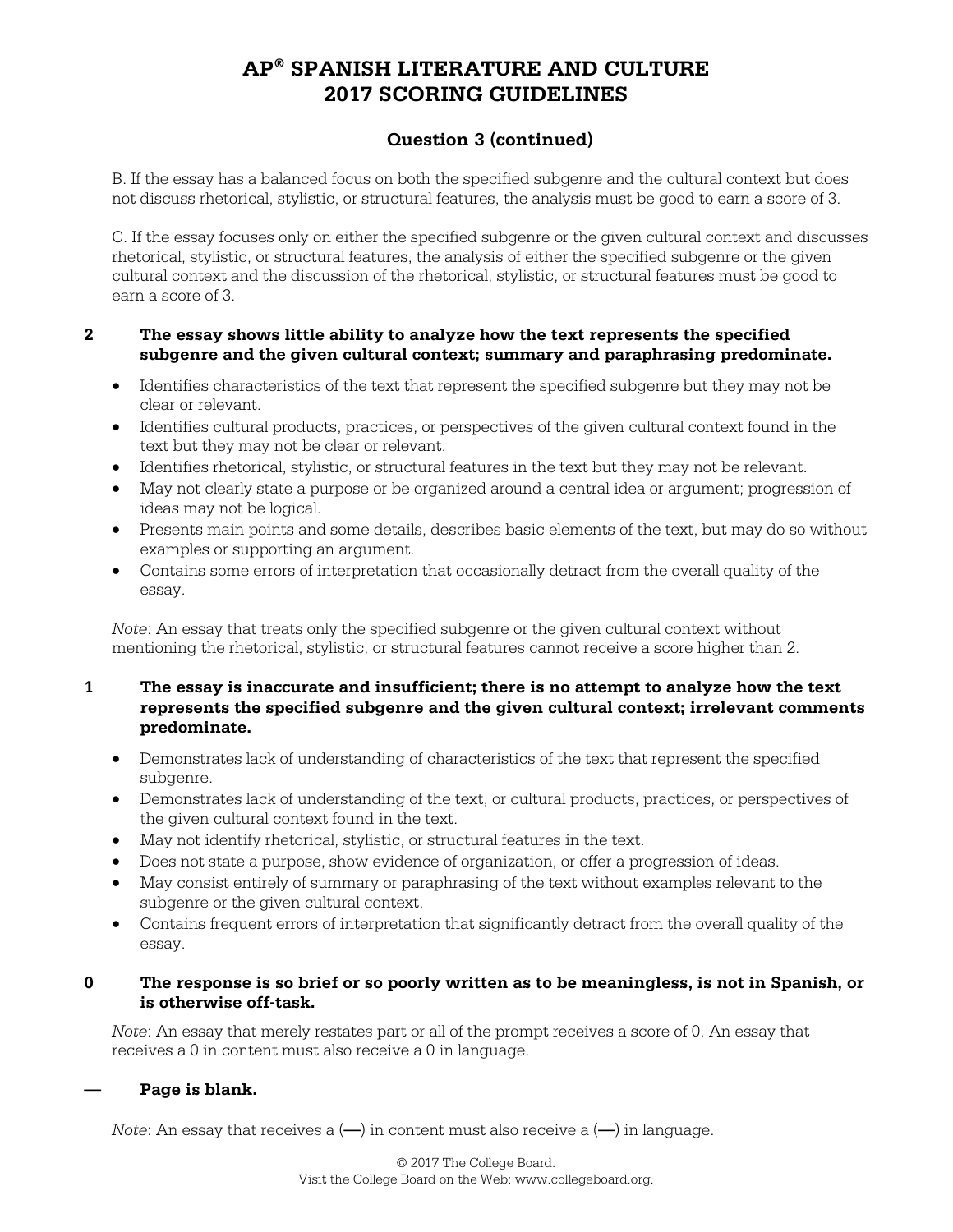### **Question 3 (continued)**

### **Language Usage**

- **5 Language usage is appropriate to the task, generally accurate, and varied; the reader's understanding of the response is clear and supported by the student's use of language.**
	- Vocabulary is varied and appropriate to the text(s) being discussed, presents main ideas and supporting details, and communicates some nuances of meaning.
	- Control of grammatical and syntactic structures is very good; use of verb tenses and moods is generally accurate; word order and formation are accurate; use of cohesive devices and transitional elements or both is appropriate to guide understanding.
	- Writing conventions (e.g., spelling, accent marks, punctuation, paragraphing) are generally accurate; paragraphing shows grouping and progression of ideas.
- **4 Language usage is appropriate to the task and generally accurate; the reader's understanding of the response is clear and not affected by errors in the student's use of language.**
	- Vocabulary is appropriate to the text(s) being discussed and presents main ideas and some supporting details.
	- Control of grammatical and syntactic structures is good; occasional errors in the use of verb tenses and moods do not detract from understanding; word order and formation are mostly accurate.
	- Writing conventions (e.g., spelling, accent marks, punctuation, paragraphing) are generally accurate; occasional errors do not detract from understanding; paragraphing shows grouping and progression of ideas.

### **3 Language usage is appropriate to the task and sometimes accurate; the reader understands the response though the student's use of language is somewhat limited.**

- Vocabulary is appropriate to the text(s) being discussed but may limit the student's ability to present some relevant ideas.
- Control of grammatical and syntactic structures is adequate; errors in the use of verb tenses and moods may be frequent but do not detract from overall understanding; word order and formation are generally accurate.
- Writing conventions (e.g., spelling, accent marks, punctuation, paragraphing) are sometimes accurate; numerous errors do not detract from overall understanding; paragraphing shows grouping of ideas.

### **2 Language usage is sometimes inappropriate to the task and generally inaccurate; the reader must supply inferences to make the response understandable.**

- Vocabulary may be inappropriate to the text(s) being discussed and forces the reader to supply inferences.
- Control of grammatical and syntactic structures is weak; errors in verb forms, word order, and formation are numerous and serious enough to impede comprehension at times.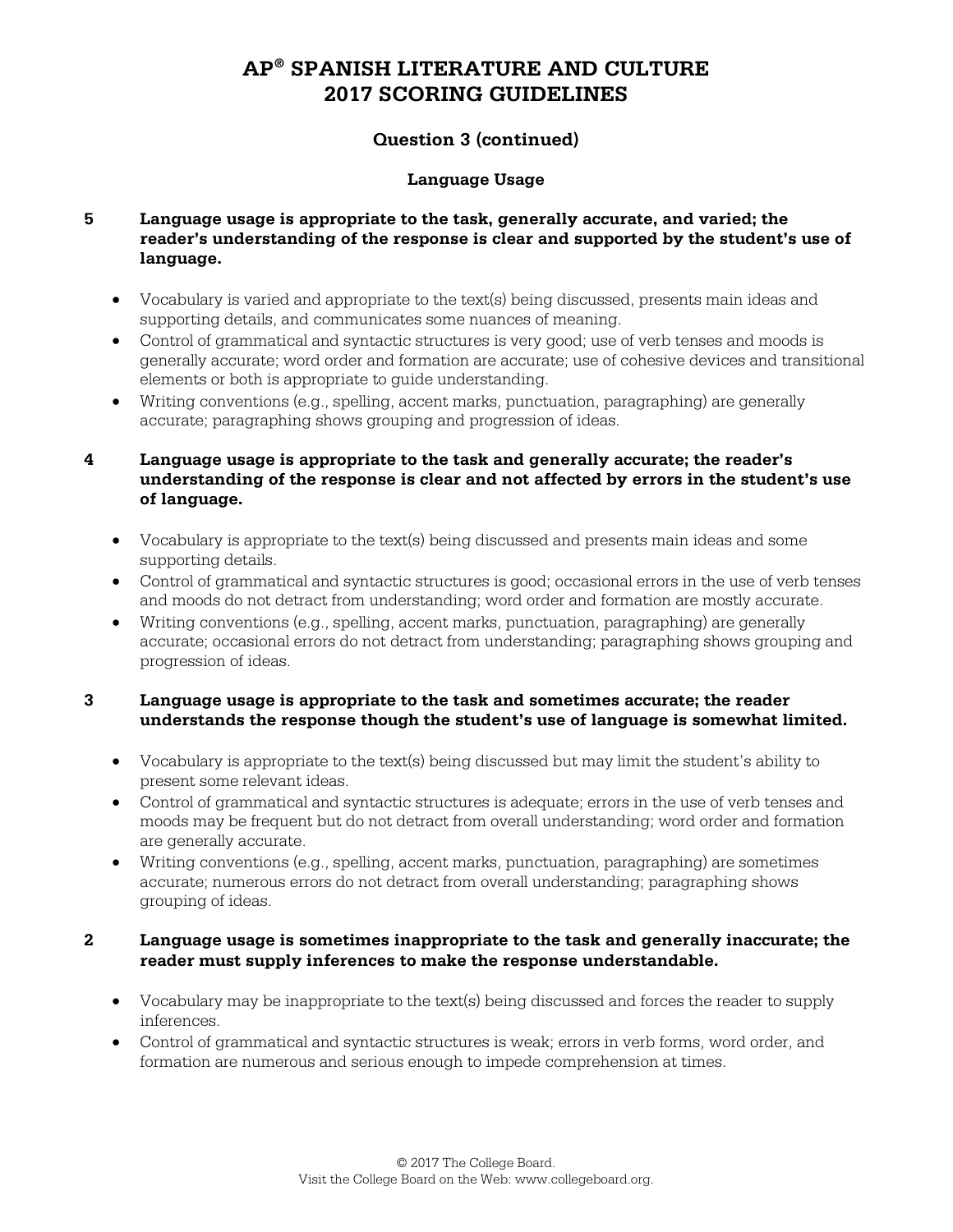### **Question 3 (continued)**

### **Language Usage (continued)**

• Writing conventions (e.g., spelling, accent marks, punctuation, paragraphing) are generally inaccurate; errors are numerous and serious enough to impede comprehension at times; paragraphing may not show grouping of ideas.

#### **1 Language usage is inappropriate to the task, inaccurate, or insufficient; the reader struggles to create an understanding of the response.**

- Vocabulary is insufficient or inappropriate to the text(s) being discussed; errors render comprehension difficult.
- Control of grammatical and syntactic structures is inadequate; errors in verb forms, word order, and formation are nearly constant and impede comprehension frequently.
- Writing conventions (e.g., spelling, accent marks, punctuation, paragraphing) are inaccurate; errors are nearly constant and impede comprehension frequently; there may be little or no evidence of paragraphing.

### **0 The response is so brief or so poorly written as to be meaningless, is not in Spanish, or is otherwise off-task.**

*Note*: An essay that merely restates part or all of the prompt receives a score of 0. An essay that receives a 0 in content must also receive a 0 in language.

#### **— Page is blank.**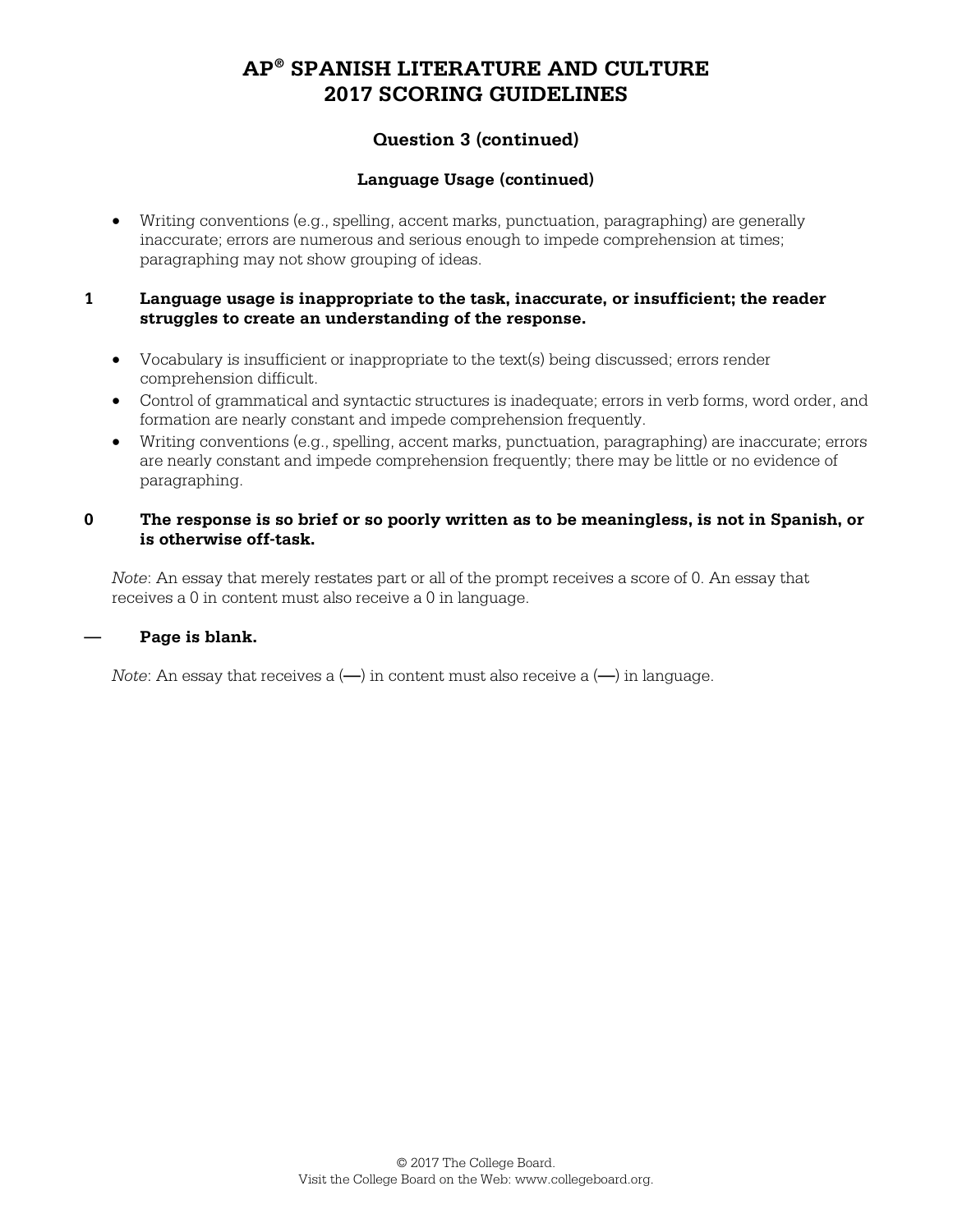### **Question 4**

**Essay:** Text Comparison

**Texts and Theme Text 1:** "*A Julia de Burgos*," Julia de Burgos **Text 2:** "*Tú me quieres blanca*," Alfonsina Storni **Theme:** *El sistema patriarcal*

### **5 The essay clearly analyzes the literary devices and compares the theme in both texts.**

- Effectively analyzes rhetorical, stylistic, or structural features in both texts in relation to the development of the theme.
- Analyzes the development of the theme in both texts to support comparative analysis.
- Includes an explicit statement of purpose (thesis), a coherent structure, and a cohesive and logical progression of ideas in a well-developed essay.
- Supports analysis by integrating specific, well-chosen textual examples throughout the essay.

### **4 The essay analyzes the literary devices and compares the theme in both texts; description and narration are present but do not outweigh analysis.**

- Discusses rhetorical, stylistic, or structural features in both texts in relation to the development of the theme.
- Explains and compares the presence of the theme in both texts.
- Includes an explicit statement of purpose (thesis), a coherent structure, and a logical progression of ideas.
- Supports analysis with appropriate textual examples.

### **3 The essay attempts to analyze the literary devices and compare the theme in both texts; however, description and narration outweigh analysis.**

- Describes some rhetorical, stylistic, or structural features in both texts and attempts to explain their relevance to the theme.
- Describes the presence of the theme in both texts.
- Includes a statement of purpose, evidence of organization (a stated topic, an introduction, a conclusion), and a logical progression of ideas.
- Elaborates on main points and supports observations with examples; however, the examples may not always be clear and relevant.
- Contains some errors of interpretation, but errors do not detract from the overall quality of the essay.

*Note*:

A. If the essay has a significantly unbalanced focus on one of the texts, the analysis must be good to merit a 3.

B. If the essay does not include literary devices, the comparison of the theme in both texts must be good to merit a 3.

C. If the essay suggests a lack of understanding of the theme, the analysis of literary devices in both texts must be good to merit a 3.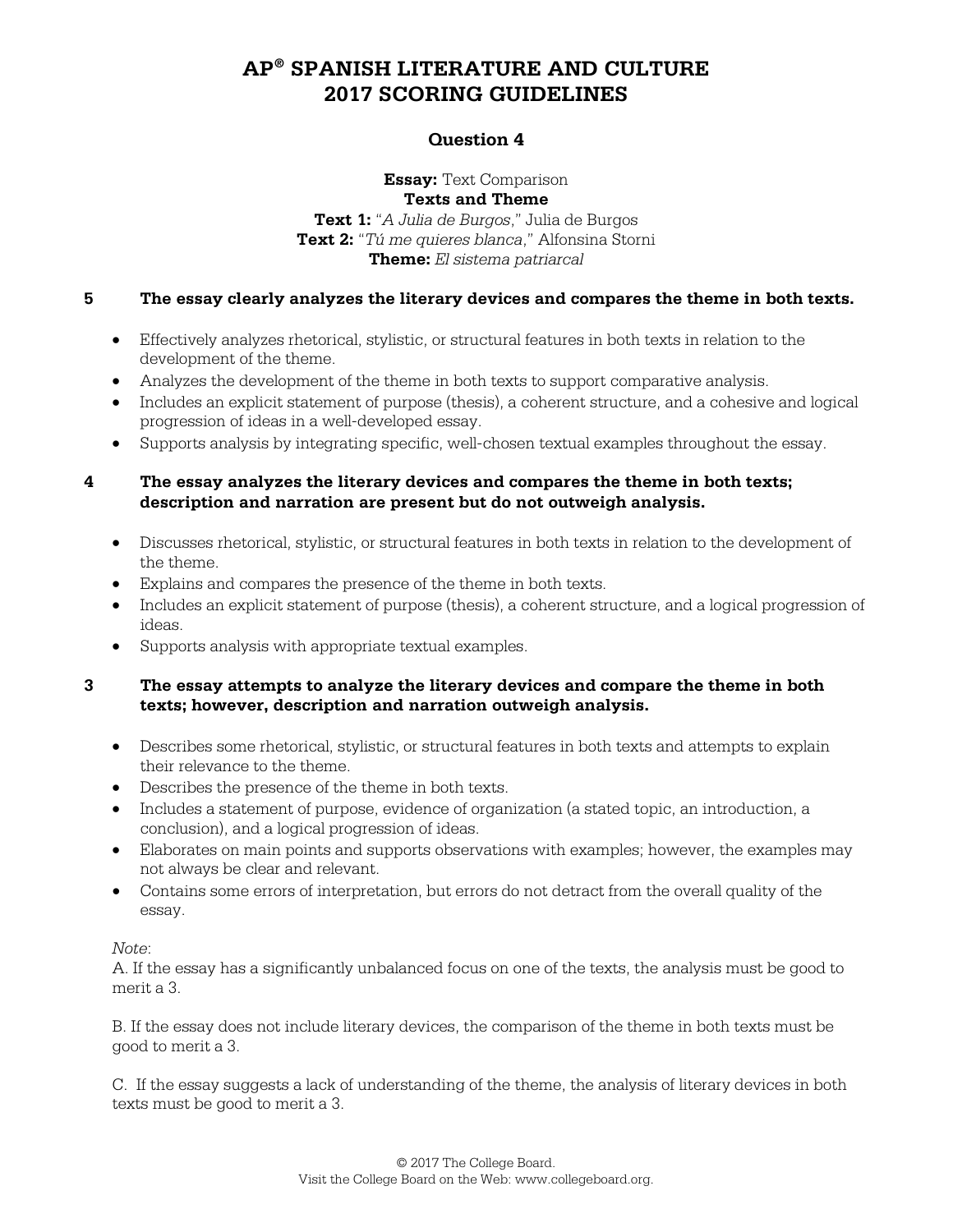### **Question 4 (continued)**

### **2 The essay shows little ability to analyze the literary devices or compare both texts; summary and paraphrasing predominate.**

- May identify some rhetorical, stylistic, or structural features in one or both texts, but may not explain their relevance to the theme.
- Describes the presence of the theme in one text, but the description of the theme in the other text is weak.
- May not clearly state a purpose or be organized around a central idea or argument; progression of ideas may not be logical.
- Presents main points and some details, describes basic elements of texts, but may do so without examples or supporting an argument.
- Contains some errors of interpretation that occasionally detract from the overall quality of the essay.

*Note*: An essay that treats only one text cannot earn a score higher than 2.

### **1 The essay is inaccurate and insufficient; there is no attempt to analyze the literary devices or compare both texts; irrelevant comments predominate.**

- May identify some rhetorical, stylistic, or structural features in one or both texts, but does not explain their relevance to the theme.
- Demonstrates lack of understanding of the theme.
- Does not state a purpose, show evidence of organization, or offer a progression of ideas.
- May consist entirely of plot summary without examples relevant to the theme.
- Contains frequent errors of interpretation that significantly detract from the overall quality of the essay.

### **0 The response is so brief or so poorly written as to be meaningless, is not in Spanish, or is otherwise off-task.**

*Note*: An essay that merely restates part or all of the prompt receives a score of 0. An essay that receives a 0 in content must also receive a 0 in language.

### **— Page is blank.**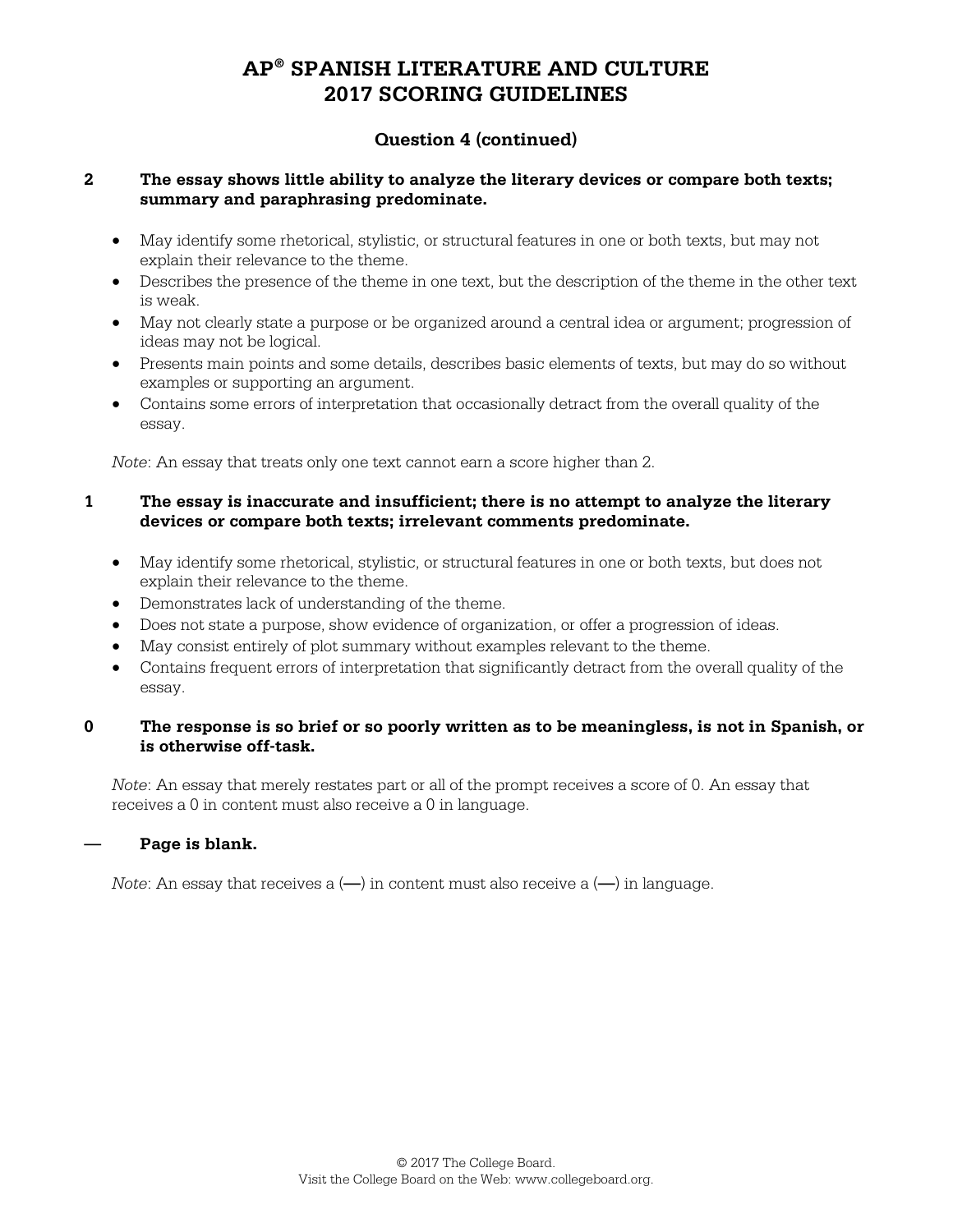### **Question 4 (continued)**

### **Language Usage**

### **5 Language usage is appropriate to the task, generally accurate, and varied; the reader's understanding of the response is clear and supported by the student's use of language.**

- Vocabulary is varied and appropriate to the text(s) being discussed, presents main ideas and supporting details, and communicates some nuances of meaning.
- Control of grammatical and syntactic structures is very good; use of verb tenses and moods is generally accurate; word order and formation are accurate; use of cohesive devices and transitional elements or both is appropriate to guide understanding.
- Writing conventions (e.g., spelling, accent marks, punctuation, paragraphing) are generally accurate; paragraphing shows grouping and progression of ideas.

### **4 Language usage is appropriate to the task and generally accurate; the reader's understanding of the response is clear and not affected by errors in the student's use of language.**

- Vocabulary is appropriate to the text(s) being discussed and presents main ideas and some supporting details.
- Control of grammatical and syntactic structures is good; occasional errors in the use of verb tenses and moods do not detract from understanding; word order and formation are mostly accurate.
- Writing conventions (e.g., spelling, accent marks, punctuation, paragraphing) are generally accurate; occasional errors do not detract from understanding; paragraphing shows grouping and progression of ideas.

### **3 Language usage is appropriate to the task and sometimes accurate; the reader understands the response though the student's use of language is somewhat limited.**

- Vocabulary is appropriate to the text(s) being discussed but may limit the student's ability to present some relevant ideas.
- Control of grammatical and syntactic structures is adequate; errors in the use of verb tenses and moods may be frequent but do not detract from overall understanding; word order and formation are generally accurate.
- Writing conventions (e.g., spelling, accent marks, punctuation, paragraphing) are sometimes accurate; numerous errors do not detract from overall understanding; paragraphing shows grouping of ideas.

### **2 Language usage is sometimes inappropriate to the task and generally inaccurate; the reader must supply inferences to make the response understandable.**

- Vocabulary may be inappropriate to the text(s) being discussed and forces the reader to supply inferences.
- Control of grammatical and syntactic structures is weak; errors in verb forms, word order, and formation are numerous and serious enough to impede comprehension at times.
- Writing conventions (e.g., spelling, accent marks, punctuation, paragraphing) are generally inaccurate; errors are numerous and serious enough to impede comprehension at times; paragraphing may not show grouping of ideas.